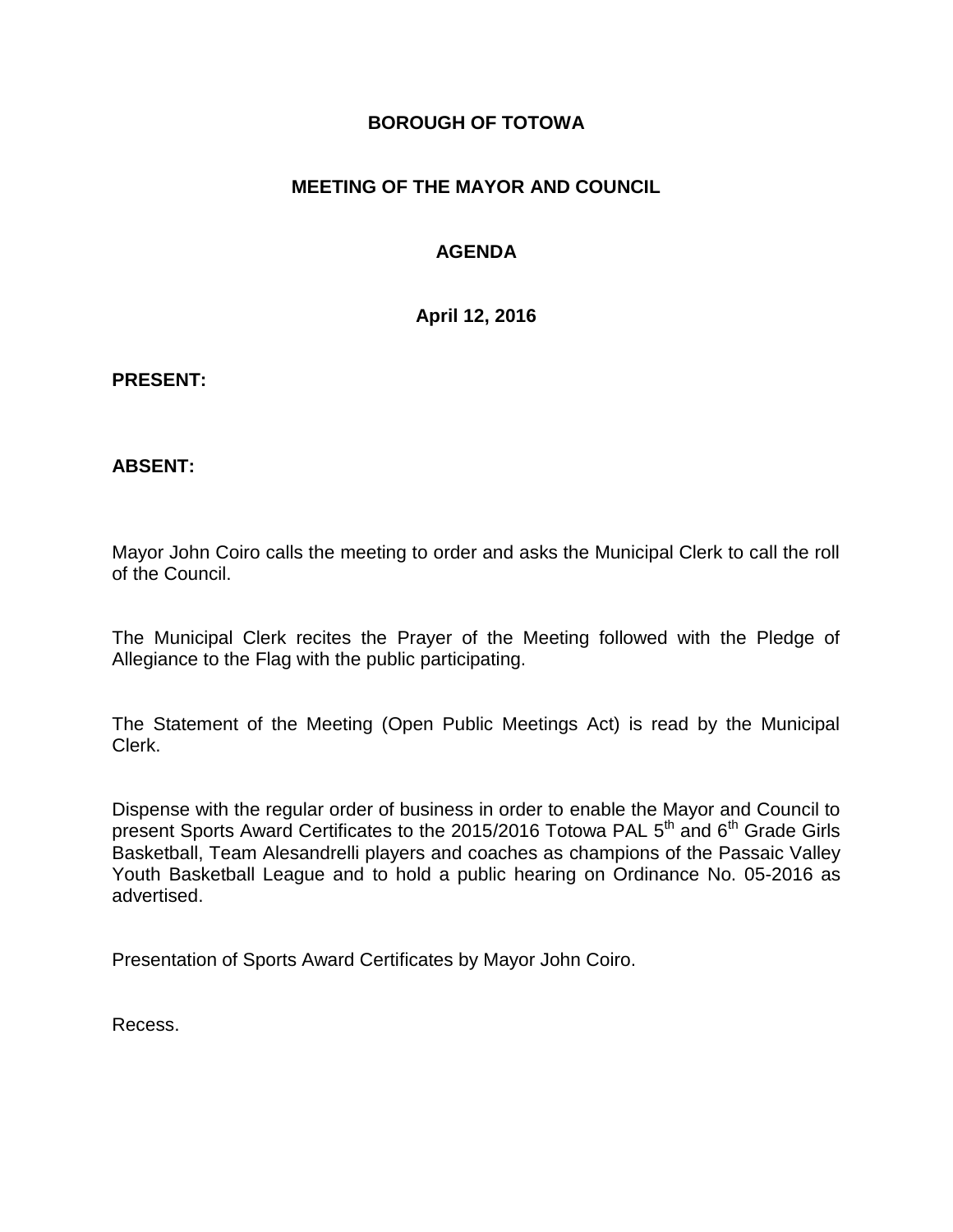The Municipal Clerk announces that Ordinance No. 05-2016 has been advertised for public hearing for Tuesday, April 12, 2016.

The Municipal Clerk reads the legal notice and the title of Ordinance No. 05-2016 (Budget CAP Bank).

Open public hearing.

Mayor Coiro asks if any citizens wish to be heard on Ordinance No. 05-2016.

### **CITIZENS HEARD:**

Close public hearing.

The Municipal Clerk reads Ordinance No. 05-2016 by title.

Adopt Ordinance No. 05-2016.

Revert to the regular order of business.

Report from Members of the Council, Municipal Clerk and Municipal Attorney.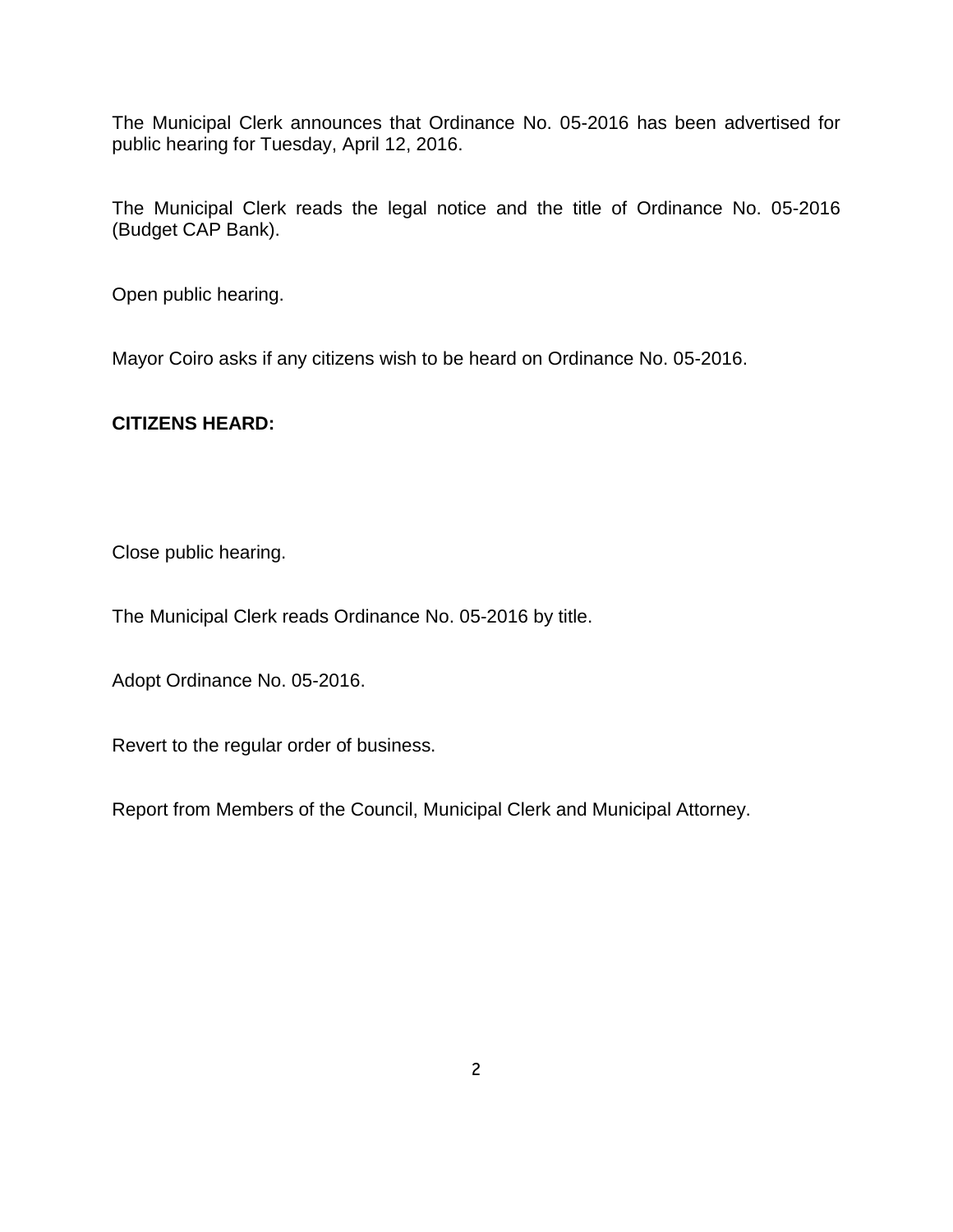### **CITIZENS HEARD:**

Minutes of the Mayor and Council for the meeting of March 22, 2016.

#### **COMMITTEE ON FINANCE: PICARELLI, D'ANGELO, FONTANELLA.**

Resolution No. 2016-09 for the payment of bills.

Resolution Authorizing The Cancellation Of Escrow Account Balances In Other Trust Account.

Payment of the 2<sup>nd</sup> Quarter 2016 Budget Allotment to the Borough of Totowa Public Library in the amount of \$185,674.00.

#### **COMMITTEE ON PUBLIC SAFETY: PUGLISE, FONTANELLA, BUCHER.**

Resolution Approving Participation With The State Of New Jersey Federal Grant Program Administered By The Division Of Criminal Justice, Department Of Law And Public Safety.

Resolution Of The Borough Of Totowa Authorizing The Payment Of Terminal Leave Benefits To Raymond S. Keeley.

#### **COMMITTEE ON PUBLIC WORKS: D'ANGELO, PUGLISE, ANDRIANI.**

Letter from the New Jersey Department of Transportation advising that Totowa will receive funding from their FY2016 Municipal Aid Program for the Furler Street Improvement Project in the amount of \$235,000.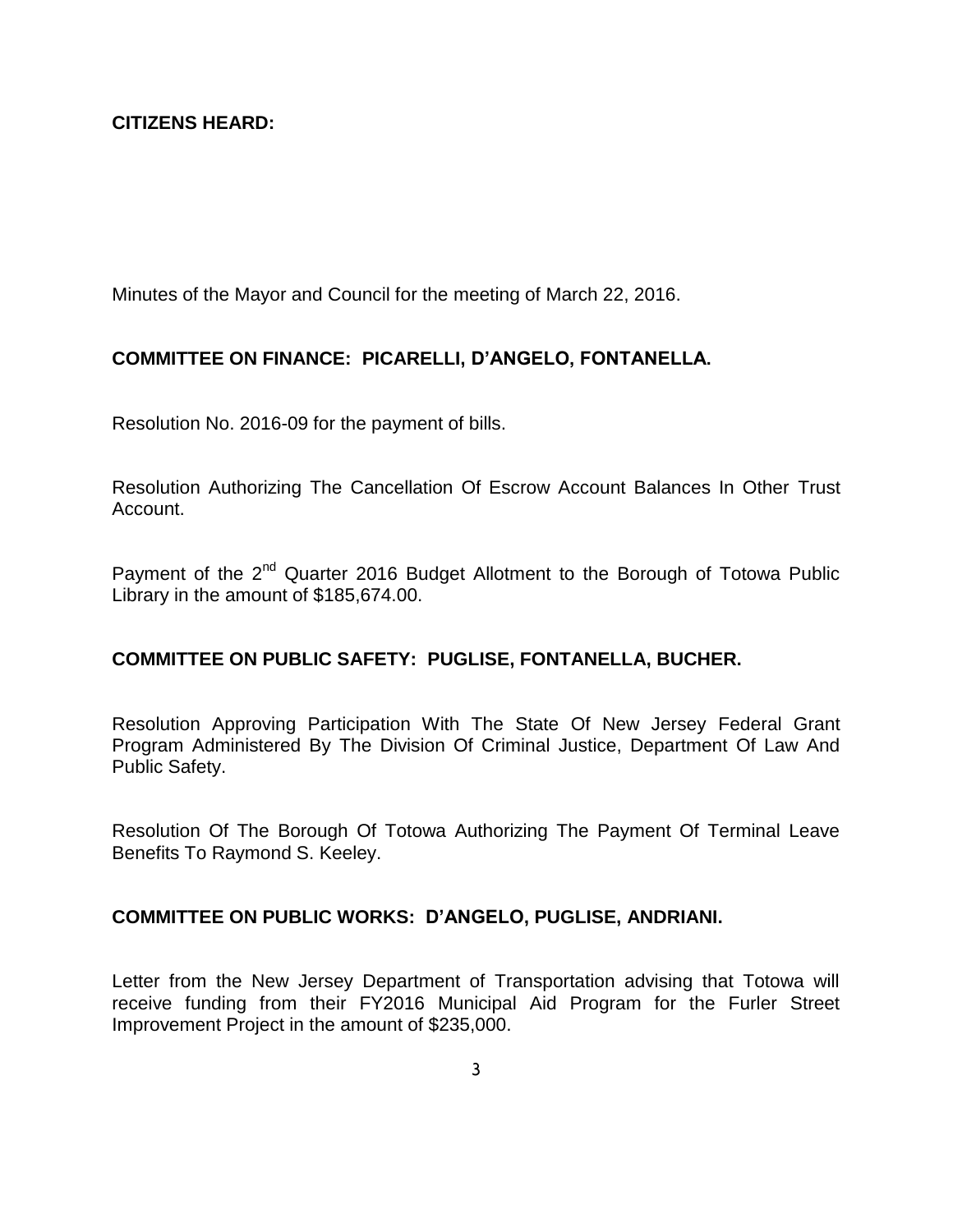**COMMITTEE ON ENG. & PUB. PROPERTY: FONTANELLA, ANDRIANI, D'ANGELO.**

Recommendation of the Committee to hire a part time Custodian for the Municipal Complex.

Letter from the Italian American Club requesting permission to use the Municipal Parking Lot on April 17, 2016 for their trip to Atlantic City.

Letter from a resident requesting permission to use the Municipal Parking Lot on April 17, 2016 for a trip to Pennsylvania.

## **COMMITTEE ON LIAISON & INSPECTION: ANDRIANI, BUCHER, PICARELLI.**

Resolution Fixing The Fee Schedule For The Totowa Municipal Swimming Pool For 2016.

Resolution Fixing The Fee Schedule For The Totowa Board Of Recreation Summer Camp For 2016.

Resolution Authorizing An Application To The State Of New Jersey For A Community Forestry Program: Community Stewardship Incentive Program (CSIP) For Resiliency Planning To Fund A Risk Tree Assessment.

Resolution Authorizing Amendment To Developer's Agreement Dated August 11, 2009 By And Between The Borough Of Totowa And Leal Properties, Inc. For Property Commonly Known As Block 128, Lot 4.03 As Shown On The Official Tax Map Of The Borough Of Totowa.

Resolution Authorizing A Contribution To The Consortium Group Pursuant To The Municipal Shared Services Defense Agreement For Affordable Housing Constitutional Compliance.